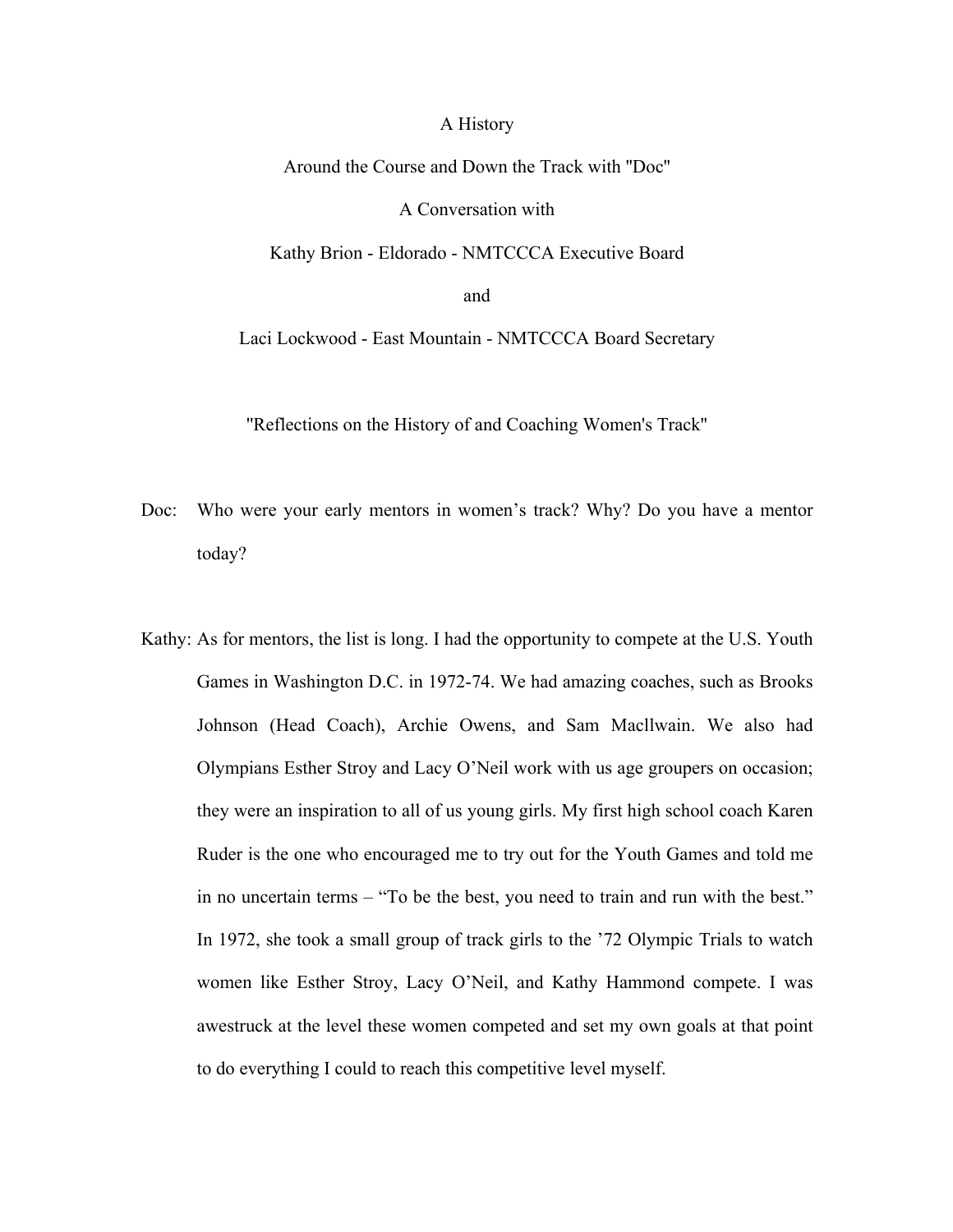Today, I am blessed with many successful coaches who I work around, such as, Matt Henry, Kenny Henry, Adam Kedge, and Sheryl Clemmer. These coaches have always impressed me with their knowledge, integrity, and standards that they hold their athletes to and the success they have had over the years.

- Laci: My early mentor in track and field, regardless of gender, is Bob Jackson. Of course, he is my father. My whole life I have grown up in the world of coaching. He has taught me to coach with compassion and to get my athletes to work for me by building relationships. In our household, we are in a consistent state of mentoring and discussion on how to best assist our athletes. The mentoring on most days goes both ways. Interestingly enough, I denied my first coaching job for 3 months prior to finally accepting the head position to the Lady Bears of Estancia in track and field. I worked at Estancia as the Technology Specialist. Coach Mike Drapper asked me continually for 3 months; until one day, I called my dad and told him that Coach Drapper wanted me to coach the girls. He told me, "Laci, it is time for you to grow up and do the job you were born to do. It is time for you to stop being selfish and help those girls." I have never regretted a single moment.
- Doc: Who do you consider the early pioneers of women's track? and what obstacles blocked their way?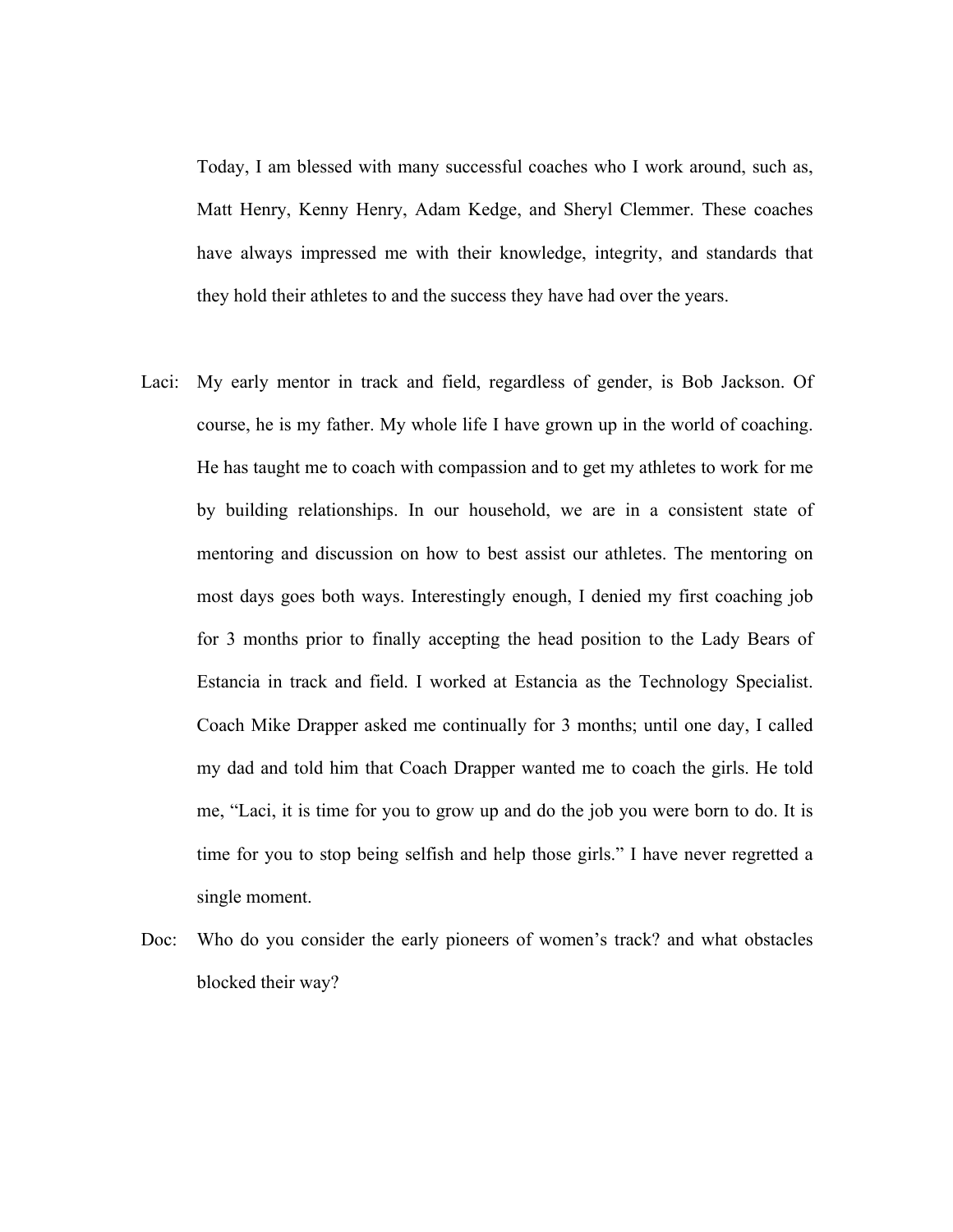Kathy: The early women in track that captivated me were Chi Chang, Kathy Hammond, Robin Campbell, and Esther Story.

The obstacles they may have had to overcome were financial aid, scholarships, and having to "prove" themselves to be taken seriously in the sport. These women continued to work toward their goals they championed for themselves and set standards for the rest of us to set ours goals and strive to achieve them.

Laci: That is a very hard question; in my life, I have never seen a time when girls were not afforded the opportunity to run. I feel like the early pioneers were numerous and worked in ways that have been often taken for granted by those who have grown accustom to equal and fair opportunities for girls. I am thankful for Marilyn Sepulveda who put forth so much effort ensuring that the girls of New Mexico had equal opportunities for participation in track and field. One of my most cherished medals and racing memories in high school comes from the Marilyn Sepulveda Meet. There was nothing like getting to go up to UNM from Hobbs on the first Monday of the qualifying season to get the chance to race and qualify for the state meet against the best.

I believe what blocked the progress of the early pioneers in women's track and field was the idea that only boys had the correct amount of physical strength to run. In my mind, the early pioneers and early athletes had to endure large amounts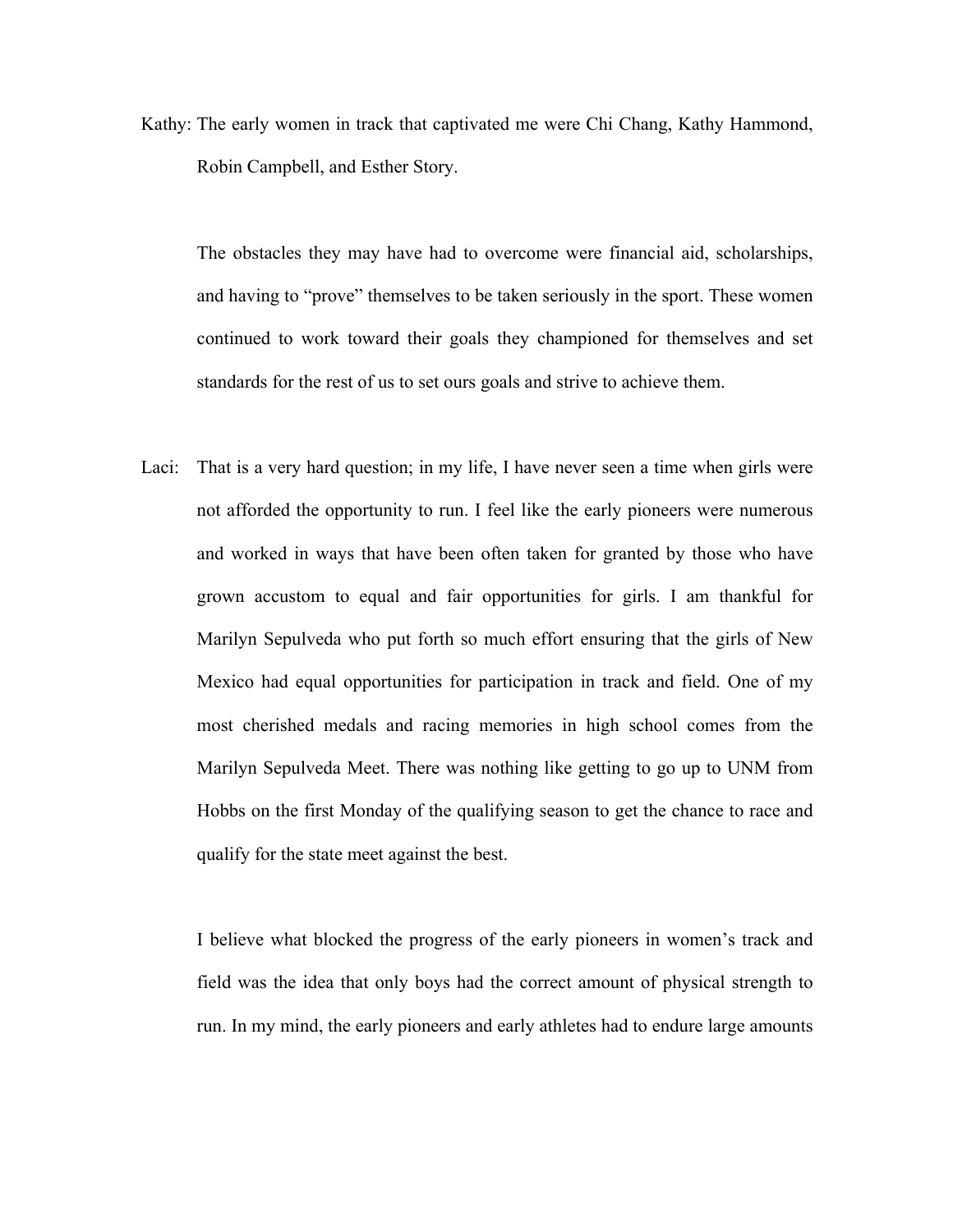of ridicule from every aspect while proving that the female runner was just as capable of running success as their male counterparts.

- Doc: What were the prejudices women suffered in athletics and have they been eliminated?
- Kathy: Some of the prejudices were that we were not capable of certain events. In high school, our longest event was the 800. Many people thought that females could not withstand the training that it would take for longer events. In spite of these prejudices, the young female athletes and their coaches continued to strive to demonstrate that they could compete well in all events.
- Laci: I think that one of the prejudices that the female runner has suffered is the media's emphasis on the male runner. I believe the media did not see the interest in covering the female runner because we were not as fast or had a story to tell. For the media to embrace the female runner and tell the runner's story is still a hard concept for some media sources to grasp. Runners in general are sold short of the prime media spots because we are generally humble and know that our sport is understood. It is much easier for the media to cover sports that draw crowds and large amounts of money over the deeds of the special runner.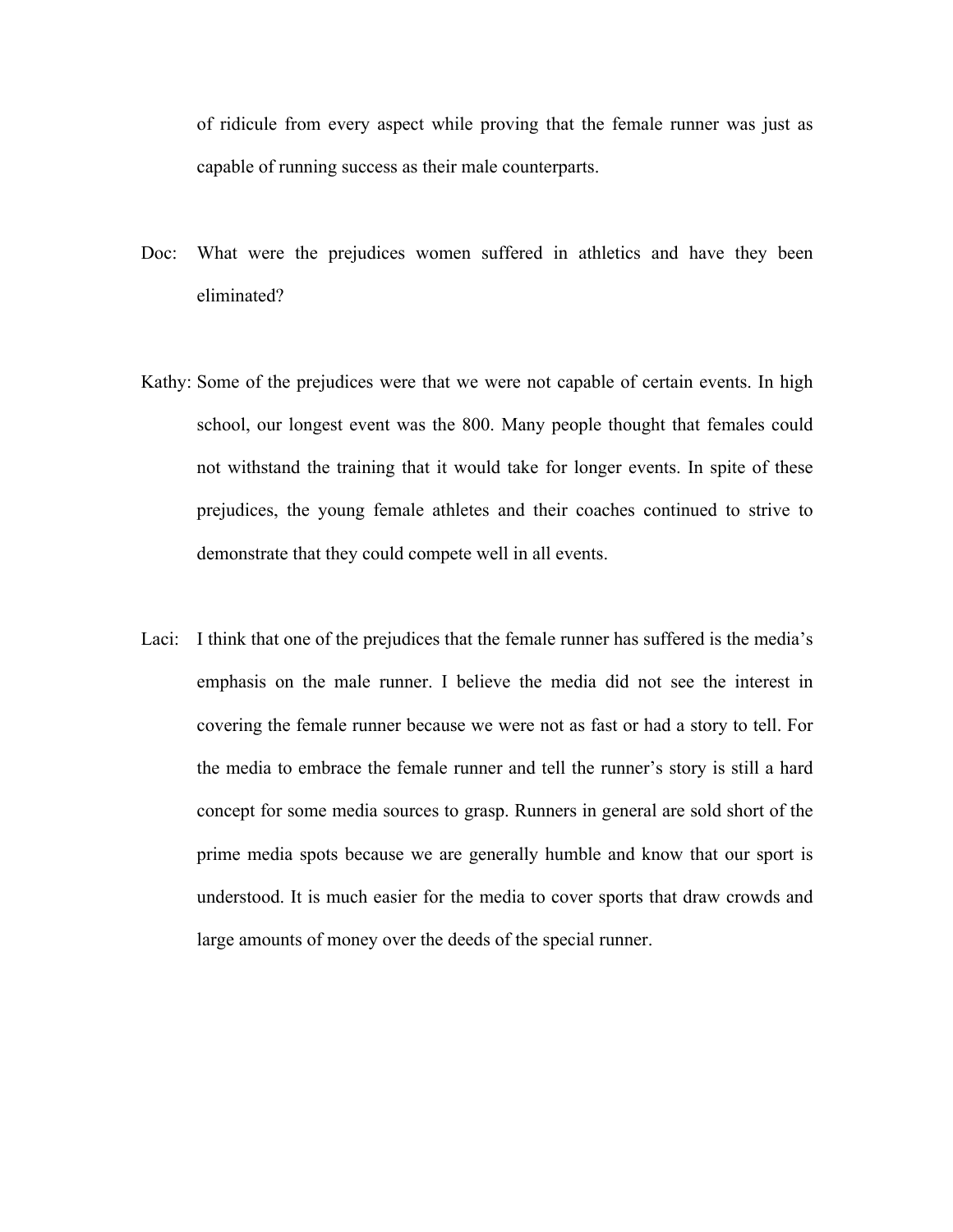I think that the prejudices that the female runner faces are still evident in the media; however, recent advancements in social media have allowed the female runner to be able to advocate for themselves.

- Doc: Do we have women who fill the leadership needs in track and why don't more women go in to coaching track?
- Kathy: Today, there are a number of very successful and knowledgeable women in track and field. These women continue to inspire and lead young female athletes to the highest levels of competitive success both in life and track.

It is still a "man's" world and I know that women are still not given the same opportunities in coaching as men are. Women are expected to perform the duties of wives and mothers and this is often times very conflictual with the duties and responsibilities of coaching. I just hope there will continue to be strong and committed women who will pursue the coaching positions that have such an important and dramatic impression on young female athletes.

Laci: For me, the ultimate female leader in NM track is Tove Shere at Santa Fe Prep. Tove is an amazing leader and her dedication to her athletes is unrivaled. I have been able to watch Tove coach in so many circumstances, the good, bad, and ugly. Tove stands true to her passion. Not only does she motivate her own athletes to go harder, she also encourages other teams' athletes to do the same. Once upon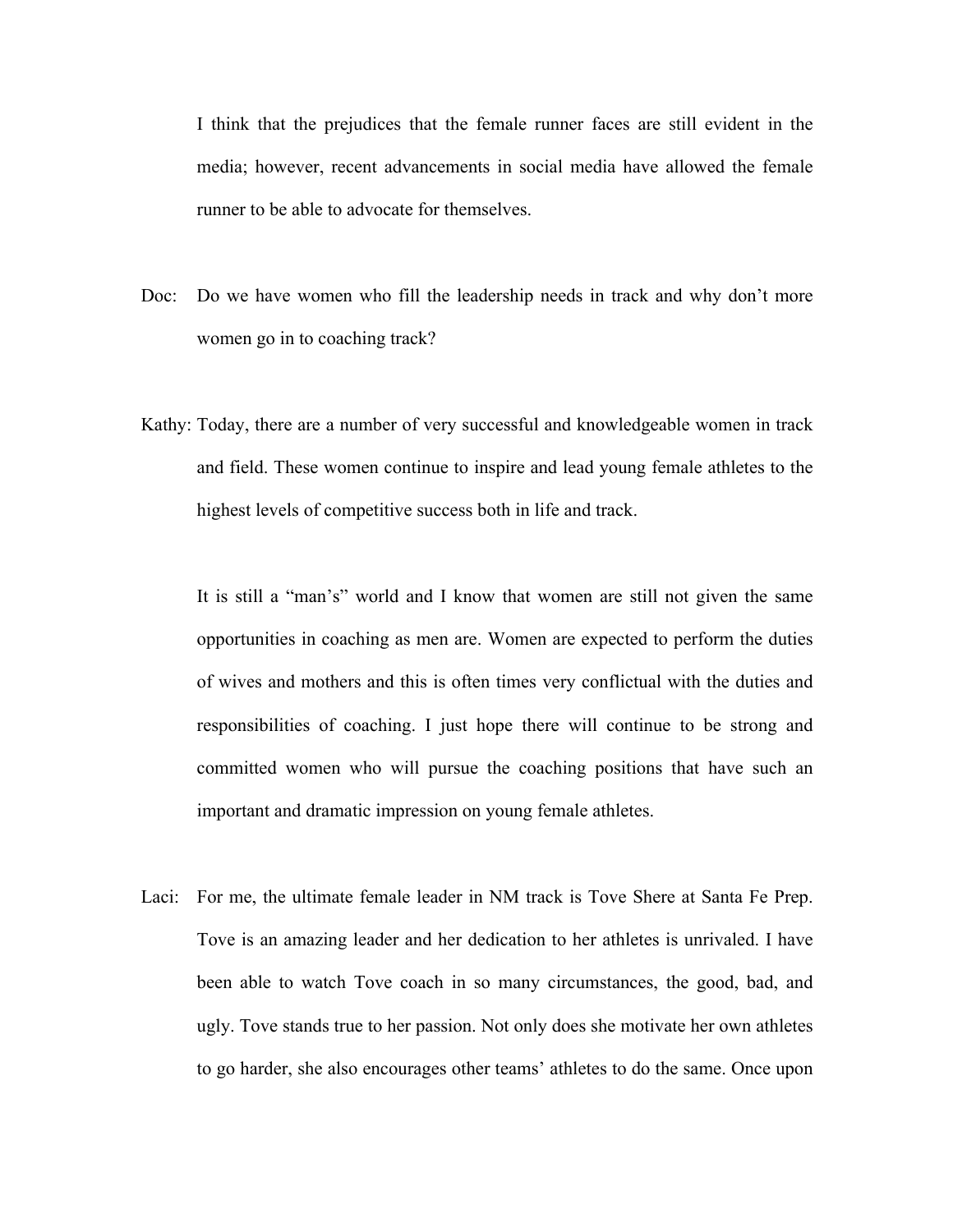at time, I lost a State Track Meet by 1 point to SF Prep, which was the hardest loss ever for me and my girls. With reflection and time, that loss became most important. From Tove, I learned that it is anyone's race; and as coaches, we have to teach our athletes to win and lose with grace and courage. The athletes follow and find their love from track and field from you. Thank you Tove for teaching the ladies in track and field how to be better at what they do!

I have seen more women entering the coaching realm of track and field in recent years. However, very few schools are adopting the method of reaching out to strong females becoming the head coaches of teams. I think we see many of the great women coaches in the state of New Mexico as actually specialty coaches. The jumps, hurdles, and throws in track and field do showcase many strong female coaches. Another reason the female coaches are not always the head coach is if we are the specialty coaches, we can really focus on the athletes that will lead to their ultimate success, without having to do all the head coaching responsibilities. In New Mexico, every female coach I have met is extremely passionate about her area of expertise; and their athletes show up and put forth 100% for them.

Doc: What do you hope your legacy will be in the history of track and field in "The Land of Enchantment?"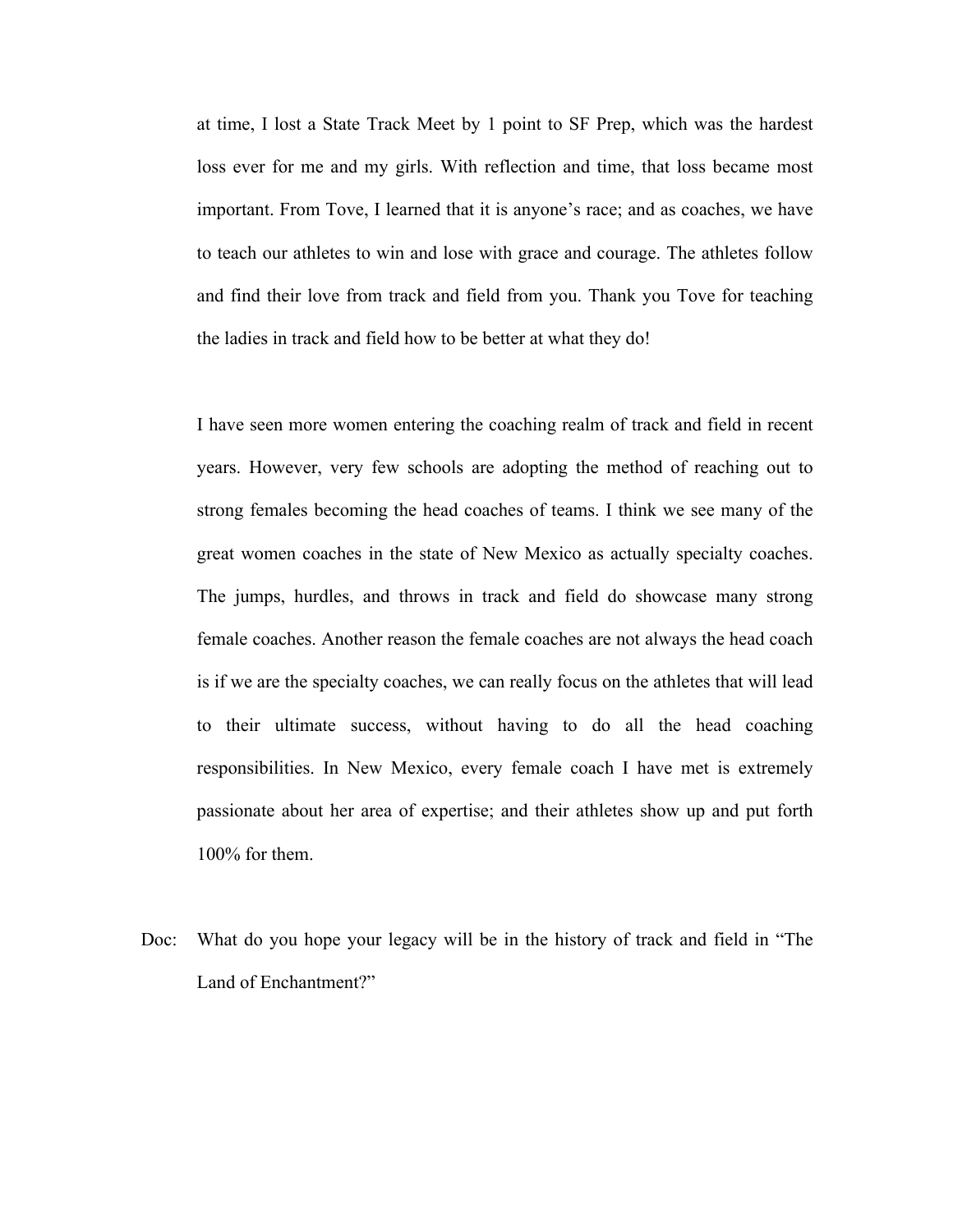- Kathy: I would hope I would leave behind a legacy that demonstrates I was a coach of integrity, honesty, and had the character of always striving to do the right thing for my athletes, my team, and for the girls of track and field. I have given everything I could over the last 30 years and I hope this will be recognized when I finally step away from coaching.
- Laci: I love that I am a New Mexico native and have been able to share my running career success with the people of New Mexico. I have always made an effort to make sure I have represented in a positive manner. I choose to be an Aggie so I could give back to the state that has given so many opportunities to me. I have chosen to coach in the State of New Mexcio to give a few young ladies the experience I was so fortunate to receive through my participation in NMAA sponsored championship events. Money can not buy the feeling of achievement that you have when you stand on top of that podium.

When people look back at my coaching career, I hope they reflect on a girl who made her own dreams come true and then passed that gift to many. I hope people fondly remember the championships and champions who have come from my program, not the coach who made them. Ultimately, I hope the athletes who were coached by me remember the love, dedication, and hard work that made them better people. My legacy lives in the lives of my athletes who grow up to be strong, self-determined, successful ladies, Mothers, wives, and leaders in their communities. If I never receive another coaching award, that is fine; I have never